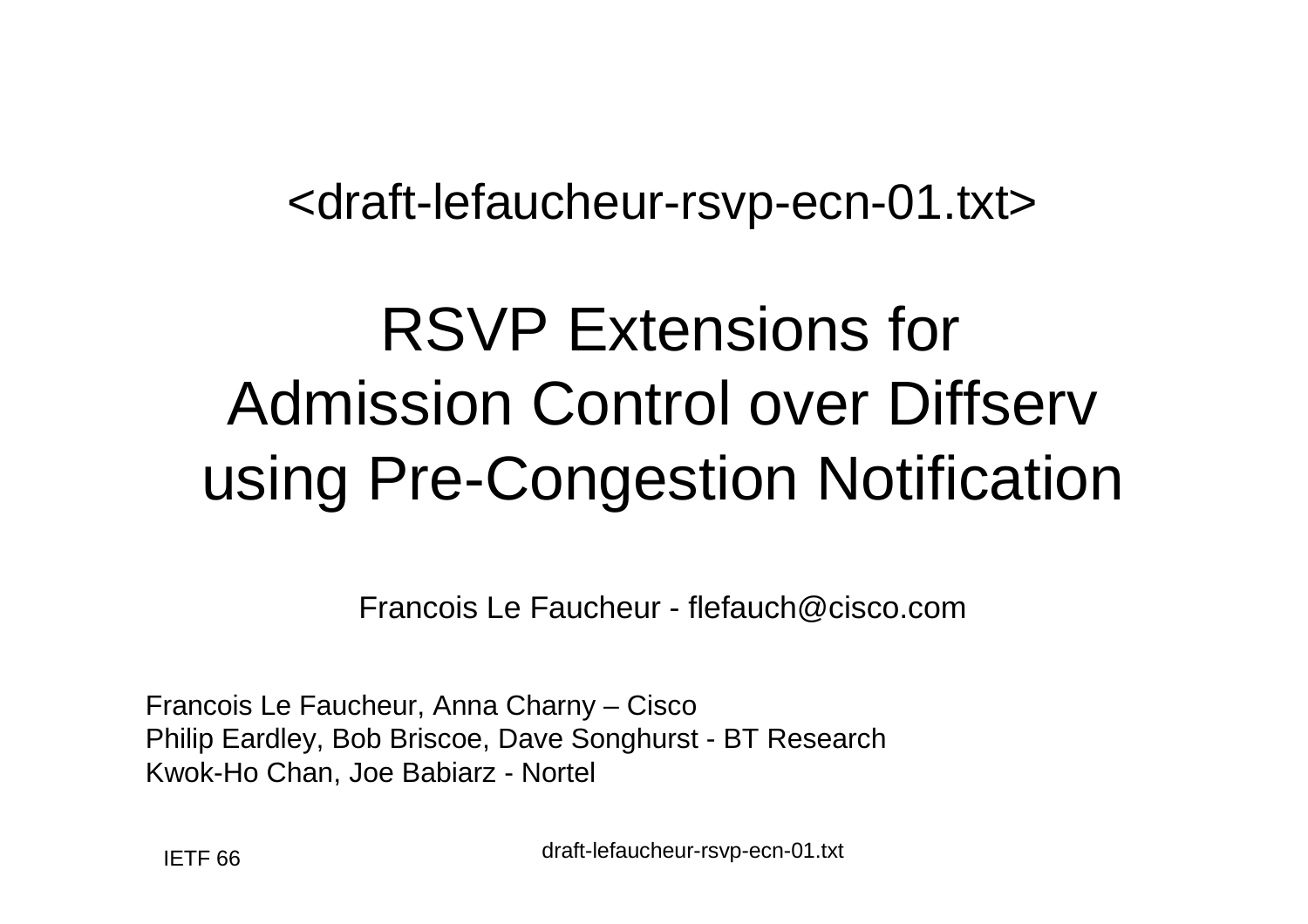# Drafts –

'Pre-Congestion Notification marking' draft-briscoe-tsvwg-cl-phb-02.pdf



further deployment models using PCN (future work)• end-to-end / Open

• others?

Signalling extensions • RSVP, draft-lefaucheur-rsvpecn-01<u>• NSIS (future work)</u>

PCN over MPLS (related work)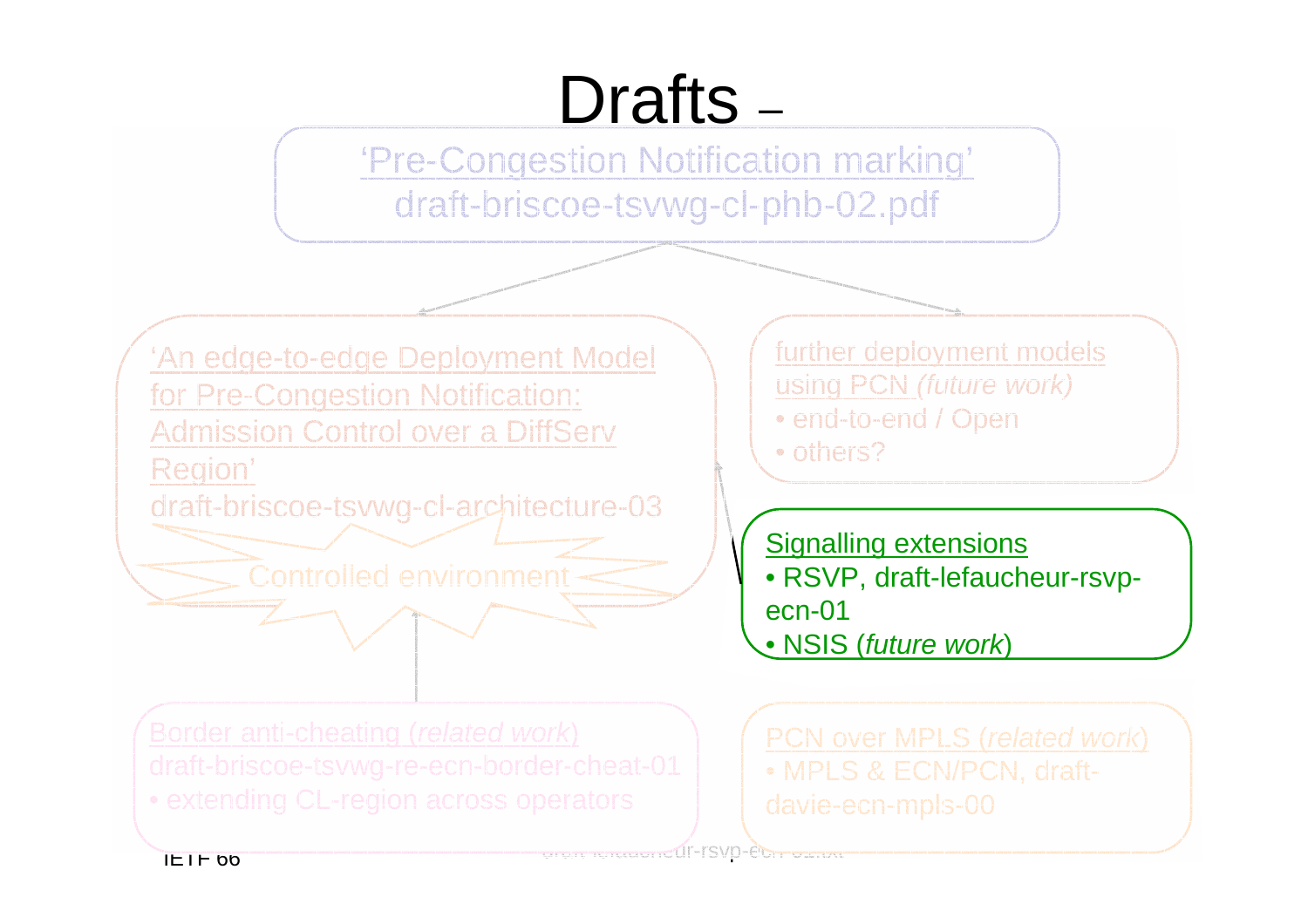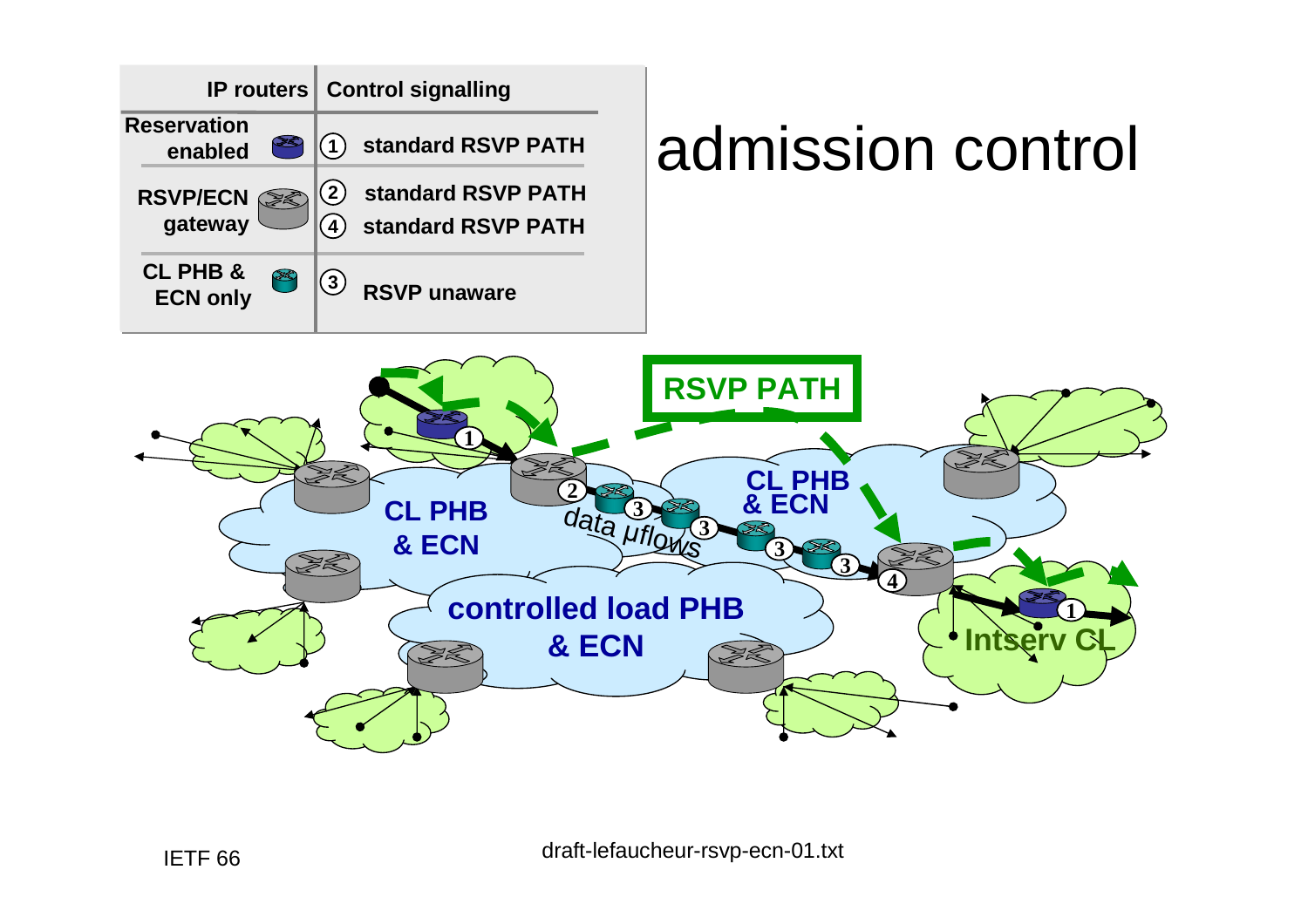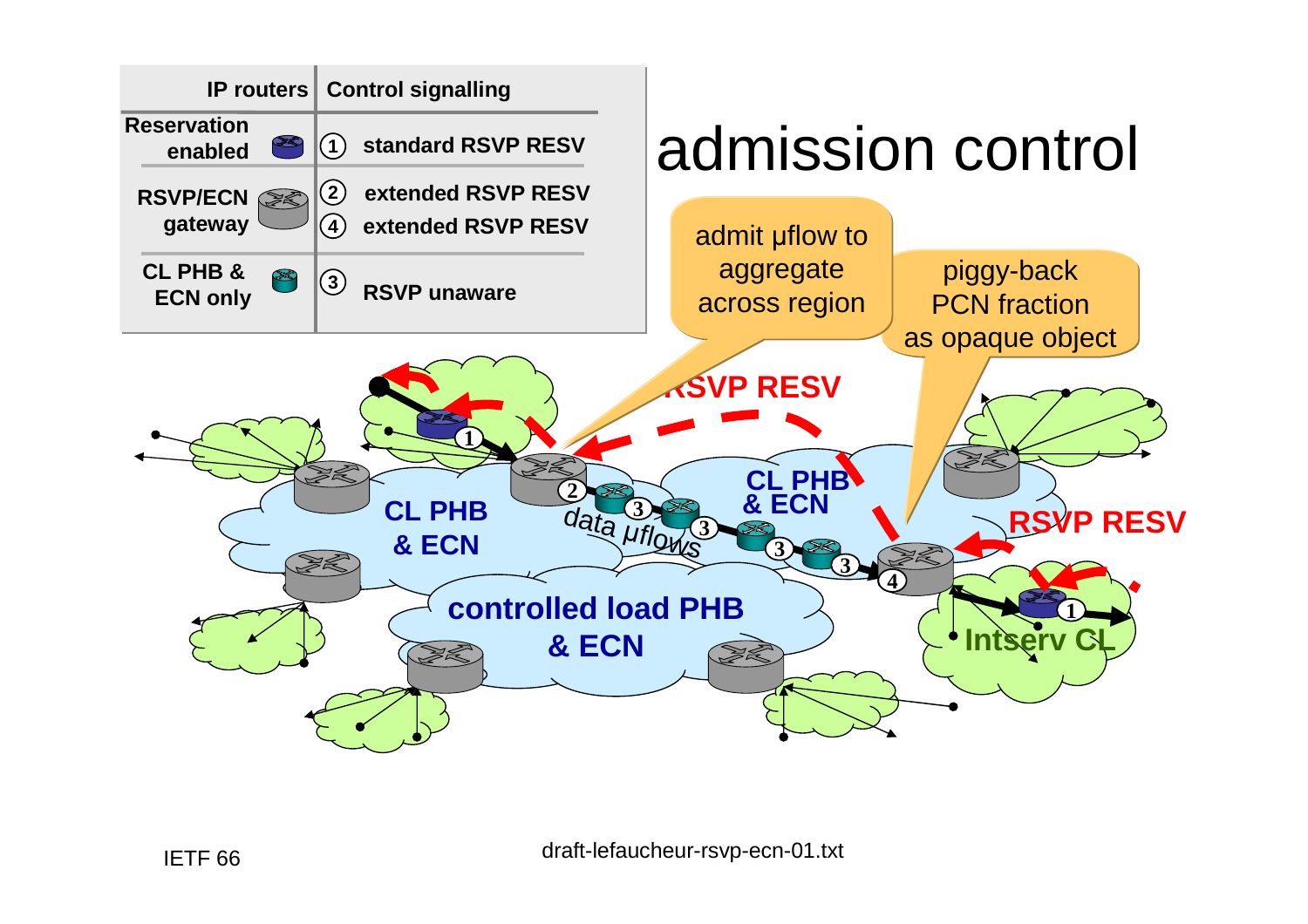### Proposed Extensions:New Object: CL-ECN Object

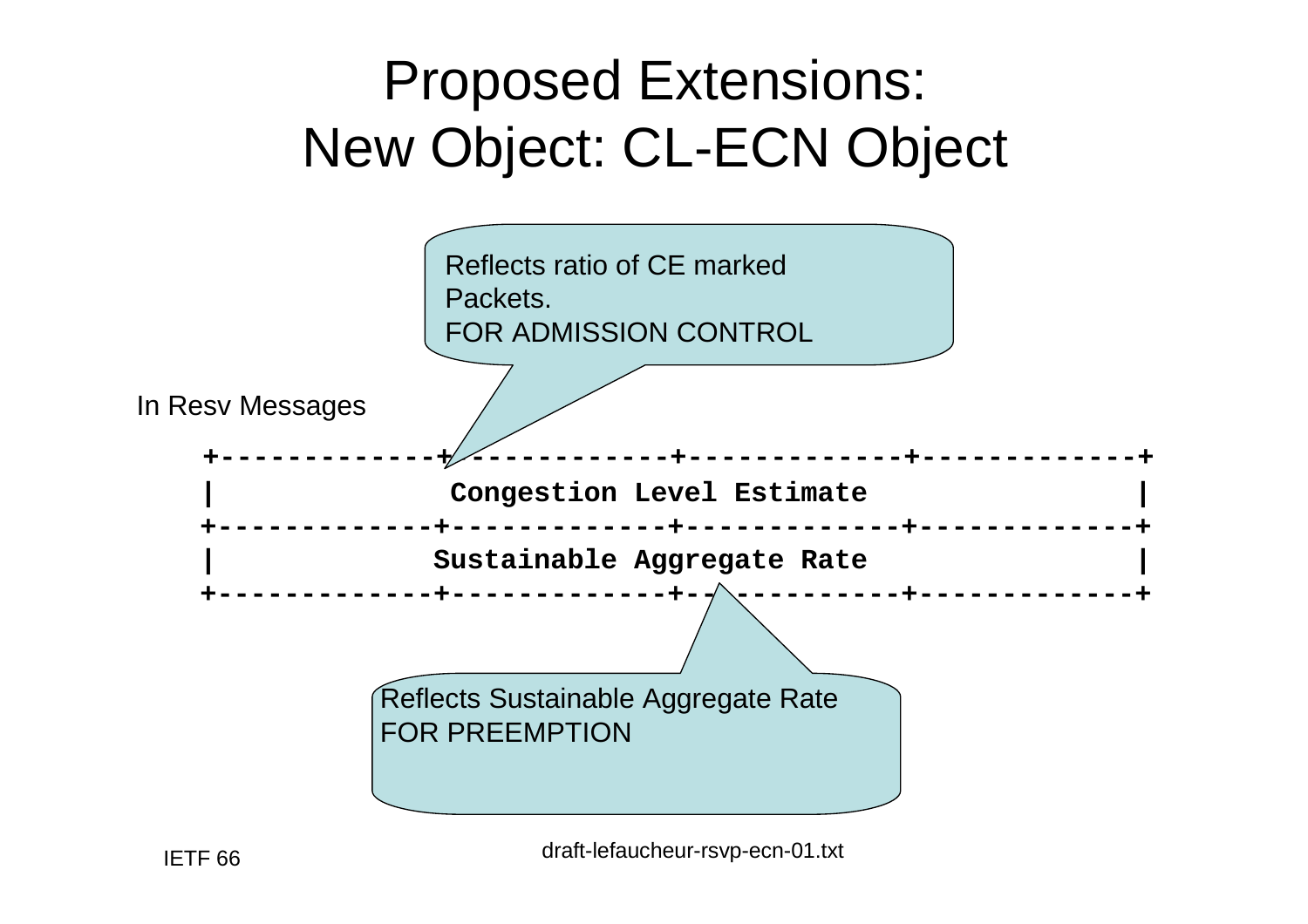#### Proposed Extensions:New Error Codes

- No CL-capable Egress GW
- Egress GW cannot compute Congestion Level **Estimate**
- CL-ECN Probes Required